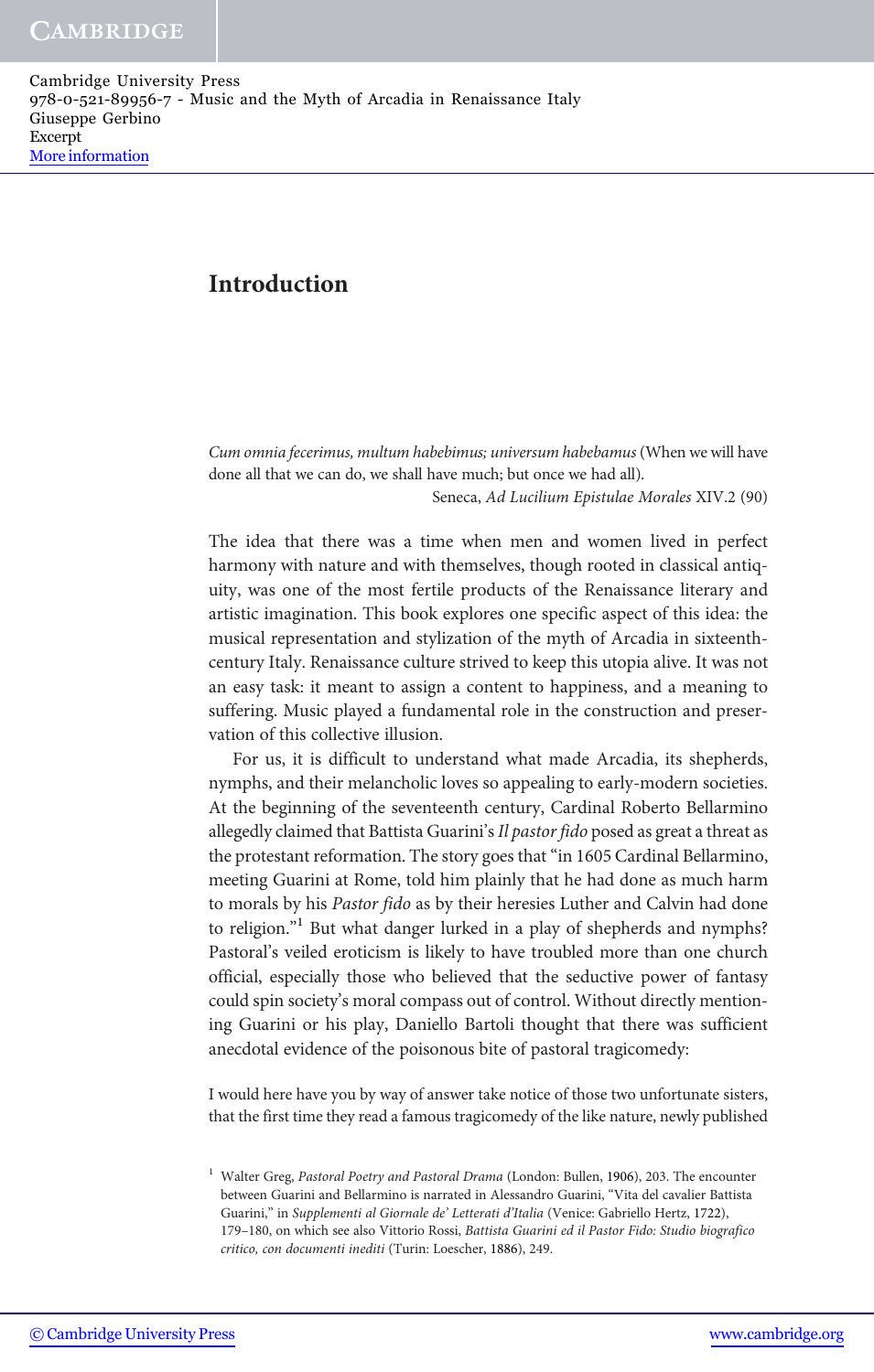in print, became so good proficients in impurity, that they presently set up school, converting their house into a Stews, and divulging themselves for whores; of so many married people, as heard the said pastoral recited … whereas they came chaste, there was none but went thence contaminated with dishonesty, and practicing that loose liberty of love in such as please them (of which they there heard the precepts, and saw the examples) discovered unfaithfulness.<sup>2</sup>

There is some irony in our historical perception. Pastoral fiction, we think, staged an idea of primeval innocence. Bellarmino and Bartoli, like many others before them, saw pastoral as a subversive genre.

For now we can suspend our moral judgment. However, we must credit the party of the detractors with one thing. The pastoral vogue of the late Renaissance indeed accounted for a small Copernican revolution. Hundreds of musical settings flooded an already crowded market of vocal music. It is difficult to find a madrigal book printed after 1580 that does not contain more pastoral texts than we would want to read. The new genre of opera, subversive in its own right, fell prey to the same pastoral/mythological vision of existence. Of course, this was hardly an exclusively musical passion. Pastoral invaded the visual arts, theater, and poetry with equally irresistible effects. But there was something special about the way that music contributed to the articulation of the value system associated with the Arcadian ideal, in part because music was an integral part of the myth itself. Thus, this study begins with the observation of two anomalous events, anomalous in the sense that they do not seem to be entirely explainable within accepted models of musical historiography.

The first event may be thought of as an exemplary case of asynchronicity of historical time. There is a significant chronological gap between the literary and musical histories of the pastoral. The humanistic revival of pastoral poetry reached its apex at the end of the fifteenth century and continued to enjoy a wide popularity, with ups and downs, throughout the sixteenth century. Curiously enough, and contrary to what happened, for example, in the visual arts, the polyphonic madrigal was not seriously affected by this trend until the 1570s, when a new appetite for everything pastoral began to transform its forms and contents. By the end of the 1580s, musical settings of pastoral verse had saturated the printing industry as well as the lifestyle of Italian courts. What was the reason for this early musical disinclination towards such a suasive region of the early modern

<sup>&</sup>lt;sup>2</sup> Daniello Bartoli, *Dell'huomo di lettere difeso et emendato* (Rome: Heredi di Francesco Corbelletti, 1645), 183–184. English translation from The Learned Man Defended and Reform'd … Written in Italian by the Happy Pen of P. Daniel Bartolus, S. J. Englished by Thomas Salusbury (London: R. W. Leybourn, 1660), 179–180.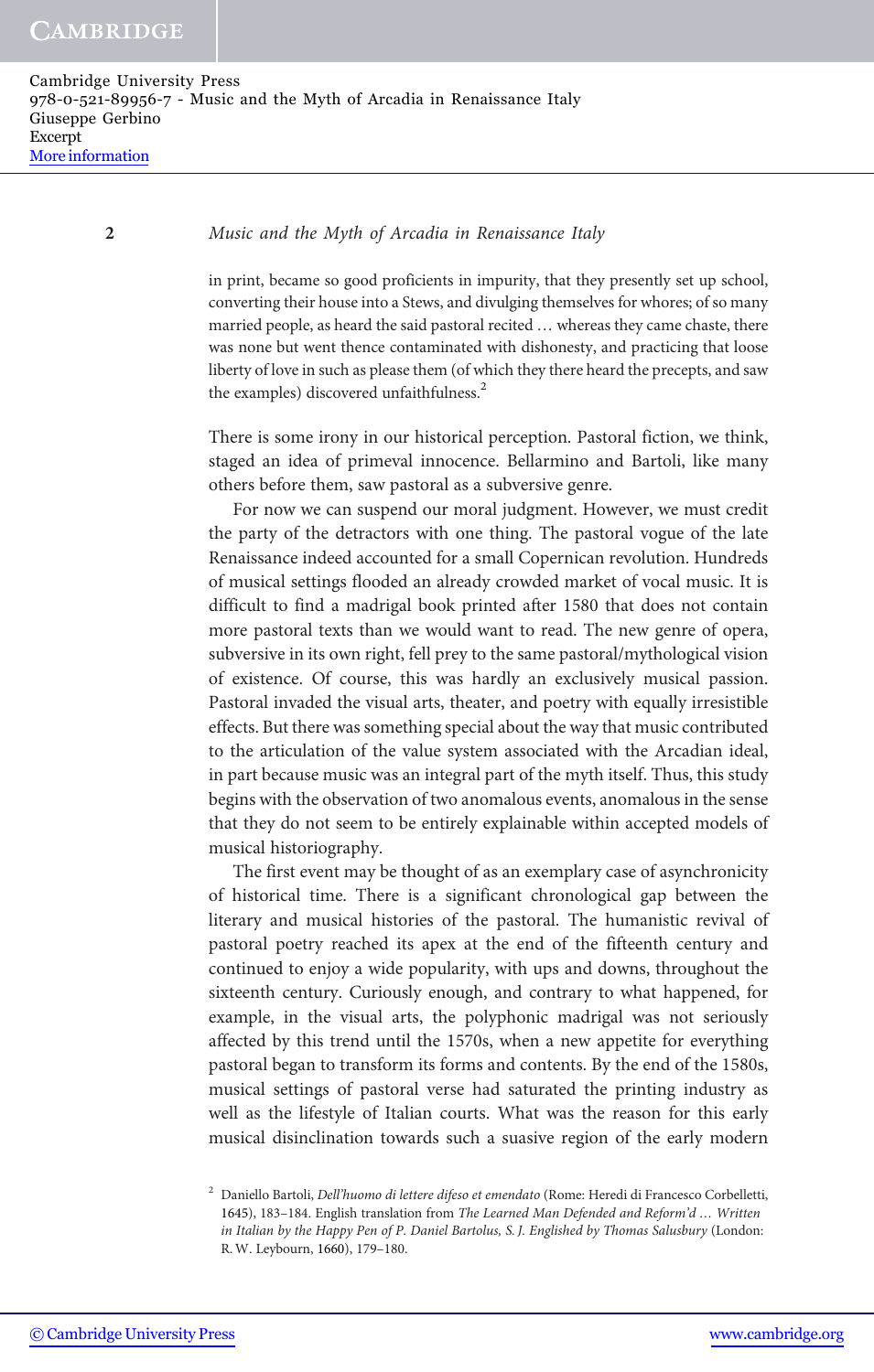#### 3 Introduction

imagination? And what prompted such a radical change between the 1570s and 1580s?

The second event is related to the pastoral setting of early opera. Ottavio Rinuccini's libretti for Dafne and Euridice were in all respects pastoral/ mythological fables. But Rinuccini did not see it quite this way; he famously claimed that his theater was inspired by the desire to restore the musical spirit of ancient tragedy. There was a fundamental paradox in this claim. Throughout the Renaissance, pastoral theater was a highly controversial genre. The problem was that pastoral theater did not exist in classical antiquity. In the language of sixteenth-century literary criticism, this meant that there was no legitimate model for pastoral theater. This was also the paradox of the pastoral setting of early opera. How was it that the only theatrical genre that did not exist in antiquity became one of the main sources for the reconstruction of classical drama? How did Rinuccini and his fellow intellectuals and composers manage to make their pastoral fables pass for a modern equivalent of ancient tragedy?

While the main goal of this book is to trace the history of the encounter between music and pastoral imagery in sixteenth-century Italy, the historiographical thread governing its narrative derives from the need to solve these seeming anomalies; or, to put it another way, from the need to provide a historical account in which the phenomena that I have just described would cease to appear as anomalies.

Despite the role that singing shepherds and fleeing nymphs played in shaping the musical culture of the late sixteenth century and the strategies of self-fashioning associated with it, modern musicology has paid little attention to this tradition. This is something more than a simple omission. The cause is to be found in a general disaffection with pastoral poetry actively cultivated by a prominent current of literary criticism, a current that, for better or worse, managed to replace Bellarmino's and Bartoli's moral concern with a comparably austere aesthetic censure. Pastoral was condemned as an aberration of taste, as a naive game of a bored society. Along these lines, Alfred Einstein characterized the pastoral trend in late-Cinquecento music as "the disease that had attacked the taste of the time."<sup>3</sup> What followed was a long and dragging convalescence.

Things significantly changed in the second half of the twentieth century. A new interest in the opposition between country and city, utopia and reality, idyllicism and primitivism, nature and art, embedded in the myth of Arcadia, has given rise to a number of studies – by now uncountable – on the cultural

<sup>&</sup>lt;sup>3</sup> Alfred Einstein, *The Italian Madrigal*, 3 vols. (Princeton: Princeton University Press, 1949), vol. II, 543.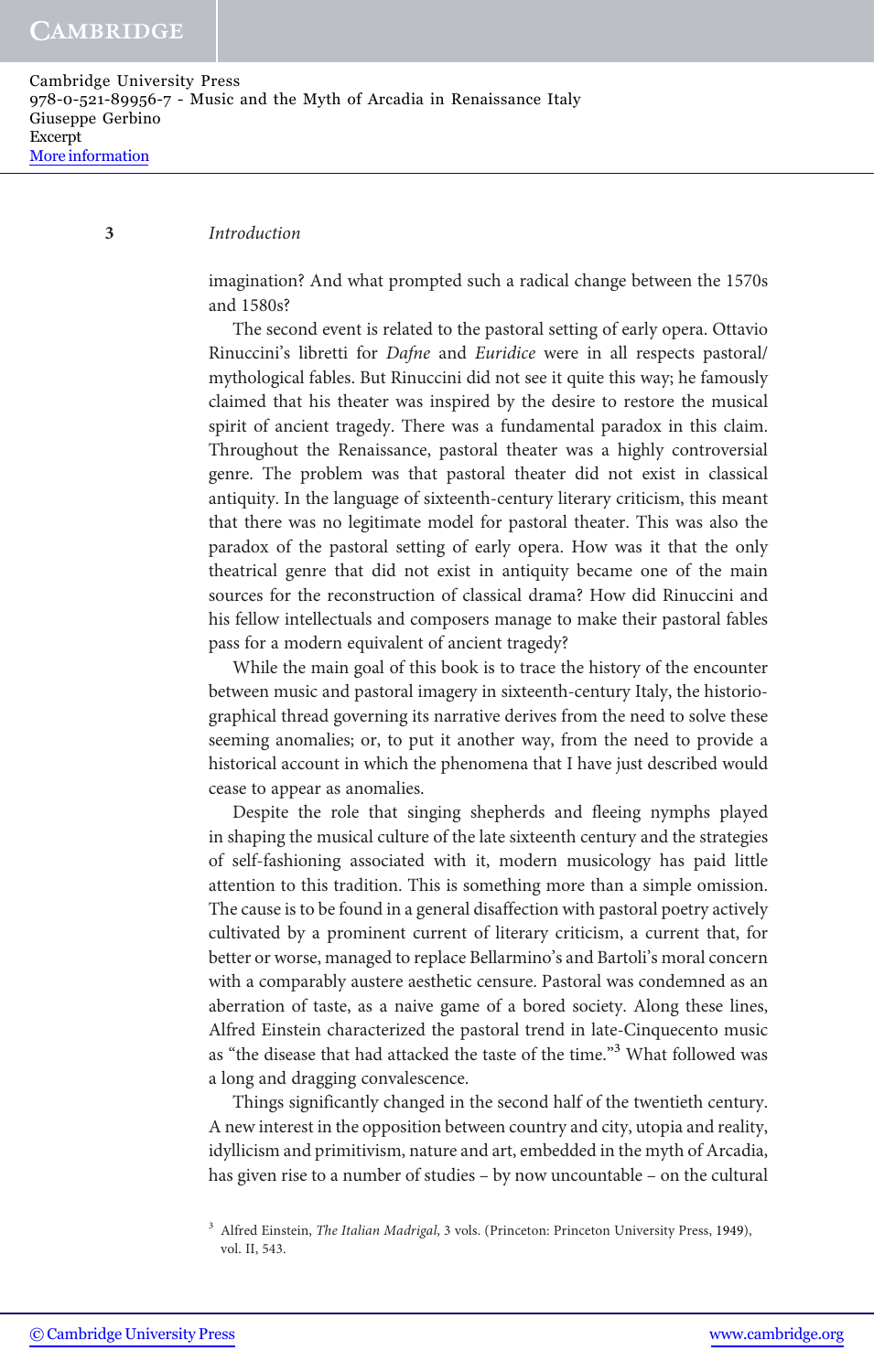significance of pastoral imagery. The emphasis has shifted from purely literary issues to the meaning of the persistence of the pastoral metaphor in Western societies. But a metaphor for what? Since then, the enigma of the pastoral has grown into a cluster of ideas central to Western culture – difference, primitivism, civilization, idyllicism, escapism, regionalism, nostalgia. The enigma remains, but for many it is now clear what perhaps has always been felt: Western culture used pastoral fiction as a metaphor of human existence, as a way to articulate discourses about human nature and its relation to the world.

"In pastoral" – William Empson once wrote – "you take a limited life and pretend it is the full and normal one."<sup>4</sup> The Renaissance cult for pastoral was something more and something less. It was something more, because it thrived on an inimitable knowledge of classical models, even when such models began to be regarded as a liability rather than an asset. It was something less, because Renaissance culture did not necessarily share the existential horizon that I evoked in the previous paragraph. The problem of reconciling nature and culture impinged on an ambiguous conceptual distinction that was to find a more sharply divergent formulation in Hobbes and Rousseau. Either men are naturally good, until civilization corrupts them; or their state of nature equals a state of savagery and violence that can be overcome only with the imposition of a social contract. However, what was distinctive about the Renaissance discourse on the "state of nature" was the fusion of the ancient pastoral tradition with the modern philosophy of love. As a result, a slightly different cluster of ideas and practices gradually congealed around the myth of Arcadia: the encounter between high and low cultures, the norms of decorum, the psychology of court sociability, the ritualization of social distinction, the puzzle of self-representation, the snarls of sentimental life, and, above all, the paradox of love. This last one largely subsumed all the others. These are also the ideas that inform this book.

Pastoral literature's enormous popularity is not in itself sufficient to explain why so much music was devoted to recreate, or recapture, the passions and emotions of a fictional prototype of "natural man." And it is not sufficient to explain how the humanistic vision of an ethically superior pastoral society (superior because sheltered from the alienating complexity of civilization) mutated into a society of men and women "proficients in impurity." The late Renaissance elite's tendency to turn the lived reality into a reality imagined in Arcadia may look like an open invitation to selfdeception. But nobody was that naive. The real issue is not self-deception but self-representation. Pastoral did not offer an easy way out from oneself,

<sup>4</sup> William Empson, Some Versions of Pastoral (New York: New Directions, 1974), 115.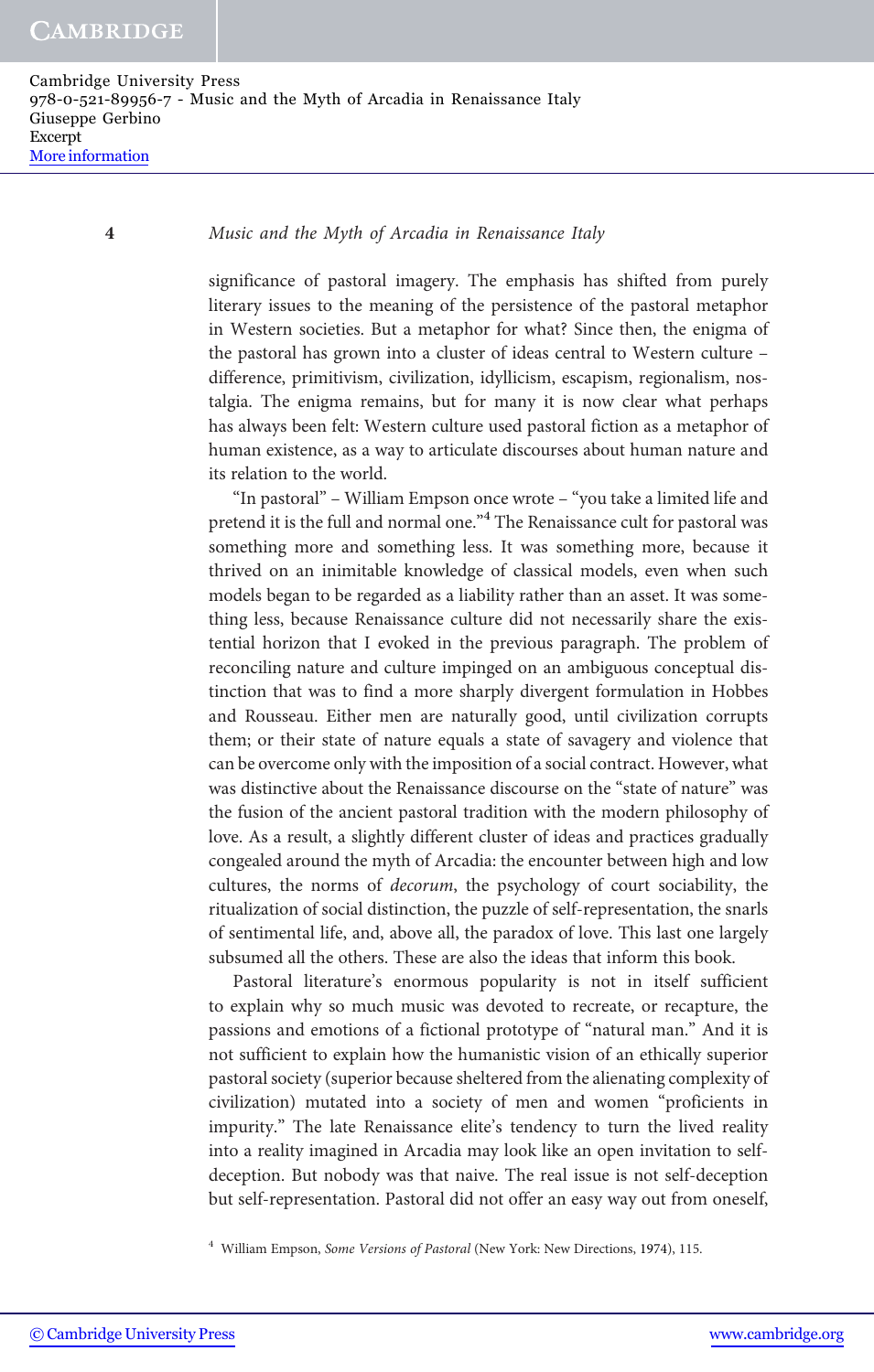Cambridge University Press 978-0-521-89956-7 - Music and the Myth of Arcadia in Renaissance Italy Giuseppe Gerbino Excerpt [More information](http://www.cambridge.org/9780521899567)

#### 5 Introduction

but a symbolic space within which to play oneself. Throughout the book I will return to the idea that pastoral fiction fulfilled the basic instinct of self-representation. For all its influence and mystique, classical theater could not supply a viable model of human behavior with which the social elite could easily identify itself. In the end, it was the shepherd, not the tragic hero, who assumed the role of symbolic alter-ego for individuals educated in the politesse mondaine of the Renaissance courts. To an important extent, what made such creatures into symbols of a modern perception of the self was their understanding of the nature of love, an understanding developed through decades of Petrarchist and Neoplatonic exercises. This was what ancient tragedy and comedy could not fully supply: a fictional universe in which the Renaissance discourse on human desire could be represented in a dramatic form.

Italy's cultural elite could count on other semantic areas of self-representation, most importantly the chivalric ethic of epic poetry, and the Petrarchist identity of the self/lover. However, pastoral fiction in part marginalized the former, and in part absorbed the latter in a collective vision. This second aspect of the symbolic use of the pastoral was particularly important. That Renaissance pastoral developed in symbiosis with the contemporary elaboration of a phenomenology of love is a known fact among literary scholars.<sup>5</sup> Music, as I will try to demonstrate, adds a new and, to a large extent, essential dimension to the intertwined histories of both phenomena. But the real focus of this study is rather the social bond forged through the sharing of poetry and music under the sign of a fictional Arcadian setting, and activated by the collective memory of an existential condition defined by the experience of love suffering. Therefore, a large part of this book is devoted to showing how the pastoral model of a community of singers and poets contributed to turn the radical inwardness of the Petrarchist self into a socially shared (and often musical) experience, in accord with the demands of sixteenth-century court etiquette. Indeed, it is not inaccurate to describe the musical stylization of the pastoral lifestyle as a projection of the performative side of the Renaissance discourse on love. This meant to accept to show oneself to be emotionally vulnerable, and to prize the ability to translate such vulnerability into aesthetic objects. Both behaviors were regarded as signs of a superior sensitivity, one of the highest points in the curve of human civilization (to dare to be emotionally vulnerable is to have the courage to know oneself), despite the fact that this was a society that often chose

<sup>&</sup>lt;sup>5</sup> See for example Louise George Clubb, Italian Drama in Shakespeare's Time (New Haven: Yale University Press, 1989), and Roberto Gigliucci, Giù verso l'alto: Luoghi e dintorni tassiani (Manziana: Vecchiarelli, 2004).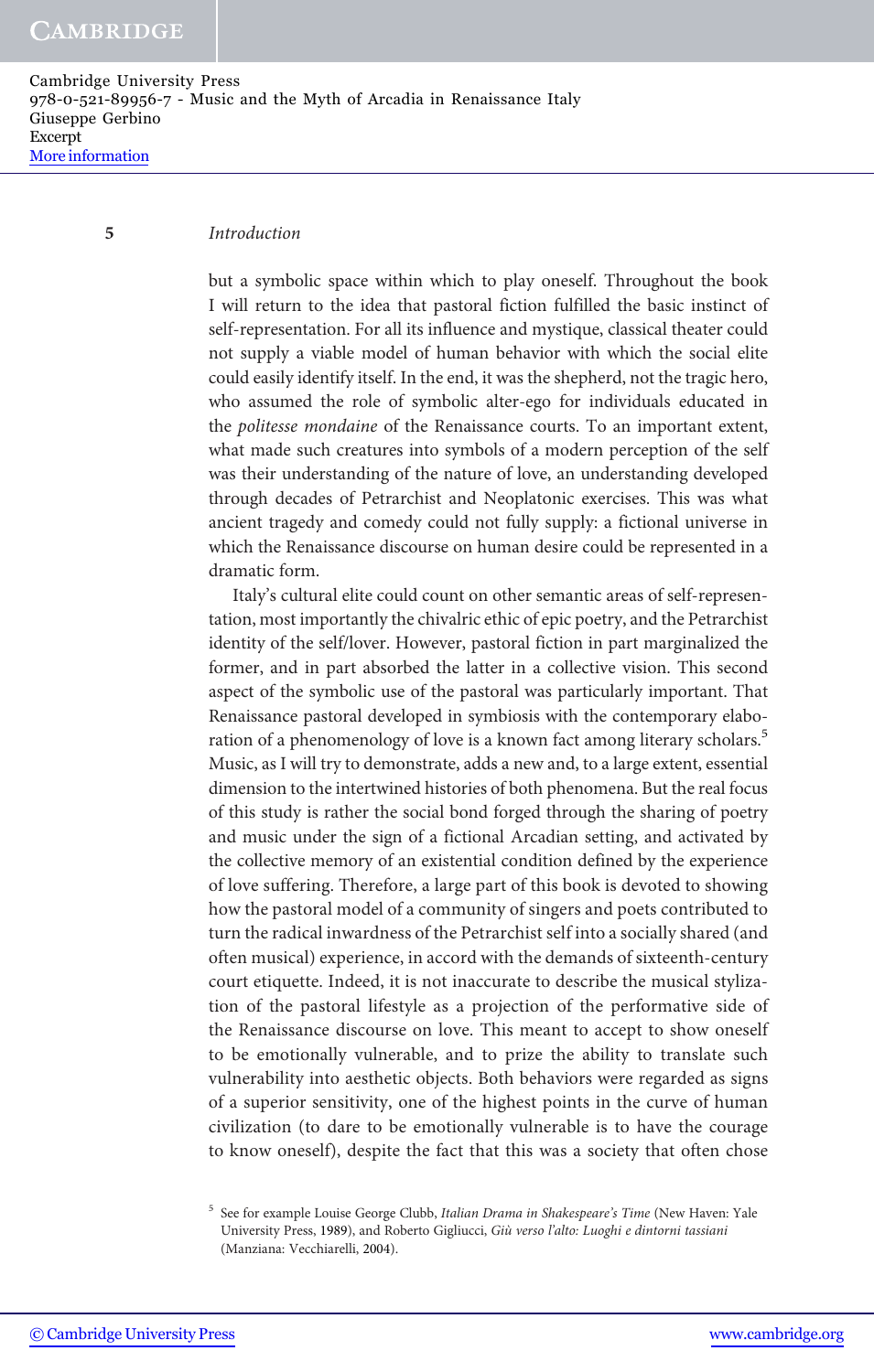to stage its claim to civilization through the metaphor of the unreflective sophistication of early men. With this in mind, it is the inherent musicality of the pastoral myth that is worth pausing over in the remaining pages of this Introduction.

Music permeated Arcadia at more than one level of imagination. Its presence was emblazoned in the tutelary rule of Arcadia's goat-god, Pan. Half-human and half-animal, his musical talent, paired with his ferine sexual instinct, evoked an ominous link between desire and the irrational power of music. According to Ovid, Pan pursued the nymph Syrinx. Desperate to escape him, she asked her sisters to change her form. She was turned into marsh reeds. Pan, who could still hear the nymph's lamenting voice in the wind blowing through the reeds, cut them and bound them together into the musical instrument known as syrinx or panpipes (Metamorphoses I, 689–713). In one of the various versions of the story of Echo, Pan incited the shepherds to kill and dismember the nymph Echo because he was jealous of her ability to sing and imitate both human and natural sounds (Longus, Daphnis and Chloe 3.23). Like Marsia, he was eventually defeated by Apollo in a musical contest (Ovid, Metamorphoses XI, 146–180).

However mysteriously seductive the music of Pan and of his fellow satyrs may have appeared, it was the human side of Arcadia's sonorous landscape that most influenced Renaissance musical practices. Pastoral fiction was in itself a meta-musical fantasy. The humanistic imitation of Theocritus and Virgil brought back to life a model of human interaction based on the mutually beneficial exchange of poetry and music. This is what shepherds do from immemorial times. They respond to life's circumstances and trials with the regenerating and consolatory power of their art. It is not that they naturally speak in music: Virgil never made such a claim. Quite on the contrary, their performances are carefully prepared and contextualized as social rituals. Renaissance culture may not have developed a systematic theory of music behavior. But the classical pastoral eclogue supplied specific examples of how music making could assume specific functions within the context of a society in which poetic and musical literacy was regarded as a precondition to the human ability to cope with one's own existential condition. It was a model of society that aligned almost perfectly with the aristocratic ideology of the period. Indeed, the Renaissance obsession with the pastoral underscores the uncanny similarities that linked court society with the behavioral codes associated with Virgil's shepherds. Enormous cultural differences notwithstanding, they both aspired to a model of human bonding defined by two fundamental principles: the cult of emotions (especially loverelated emotions), and the management of the same emotions through the performative pleasure of music and poetry.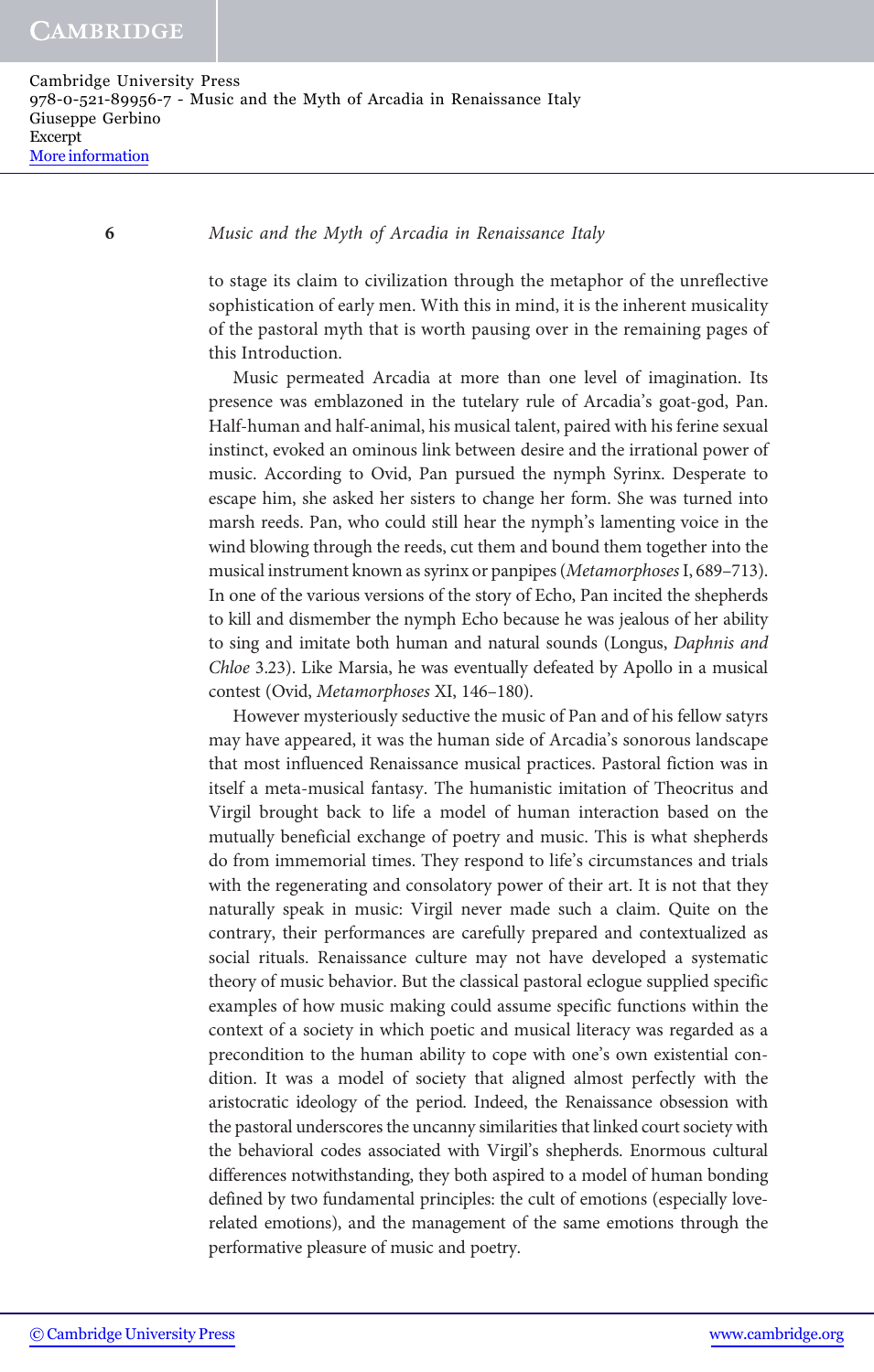### 7 Introduction

The idea that the level of civilization of a society could be defined by the musical education of its members had a "historical" foundation in Polybius (Historiae 4.20–21). And this society happened to be his description of Arcadia. His digression on the Arcadians' customs resembles an attempt at comparative sociology. What Polybius sought to explain was why different peoples developed different societal habits even when confronted by similar environmental challenges; and why some peoples seem to have condemned themselves to a perpetual state of savagery. The comparison concerned the Arcadians and the Cynaetheans:

Since the Arcadian nation on the whole has a very high reputation for virtue among the Greeks, due not only to their humane and hospitable character and usages, but especially to their piety to the gods, it is worth while to give a moment's consideration to the question of the savagery of the Cynaetheans, and ask ourselves why, though unquestionably of Arcadian stock, they so far surpassed all other Greeks at this period in cruelty and wickedness. I think the reason was that they were the first and indeed only people in Arcadia to abandon an admirable institution, introduced by their forefathers with a nice regard for the natural conditions under which all the inhabitants of that country live. For the practice of music, I mean real music, is beneficial to all men, but to the Arcadians it is a necessity.<sup>6</sup>

Polybius' digression illustrated the civilizing role of music. It was the Cynaetheans' decision to abandon this practice that pushed them into a spiral of regressive behavior, incapable of overcoming the harshness of nature (and of their own human nature) with the softening, tempering, and ultimately humanizing force of mousikē:

The Cynaetheans, by entirely neglecting these institutions, though in special need of such influences, as their country is the most rugged and their climate the most inclement in Arcadia, and by devoting themselves exclusively to their local affairs and political rivalries, finally became so savage that in no city of Greece were greater and most constant crimes committed.<sup>7</sup>

Polybius was not as influential for the musical Arcadianism of the Italian Renaissance as one might expect. The author who made the most of the alleged historicity of this testimony was again Battista Guarini. In the heat of the debate against tragicomedy, he invoked Polybius' authority to defend the "verisimilitude" of his shepherds' poetic language.<sup>8</sup> But Polybius spelled

<sup>6</sup> Polybius, The Histories, trans. William Roger Paton, 6 vols. (London: Heinemann, 1922), vol. II, 349. <sup>7</sup> Ibid., 353.

<sup>&</sup>lt;sup>8</sup> Battista Guarini, "Compendio della poesia tragicomica tratto dai duo Verati," in Il pastor fido e il Compendio della poesia tragicomica, ed. Gioachino Brognoligo, Scrittori d'Italia 61 (Bari: Laterza, 1914), 253–254.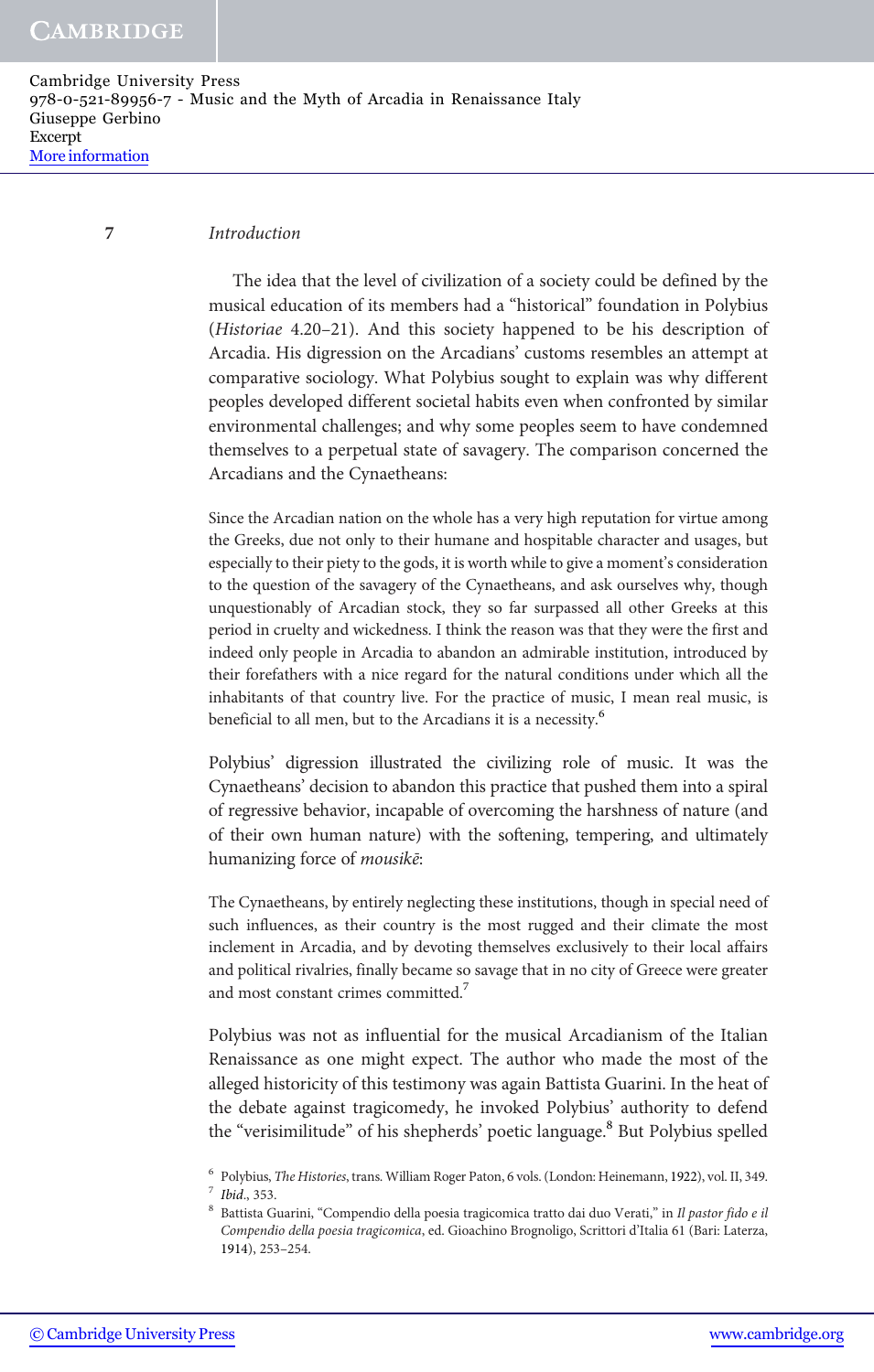out a more suffused commonplace about what was to become the postclassical myth of Arcadia. Music was a sign of a special state of being. Whether construed as a sign of a newly found political beatitude, of the appeasement of the senses, or of a higher perception of oneself, the constant presence of music in the symbolic space of the Arcadian myth functioned as a second-order signifier, signaling the somewhat unique nature of the lives represented through the filter of pastoral fiction. By the same token, the failure to sing, the lack of music, could become a sign of a humanity falling back to barbarity, a humanity "devoting [itself] exclusively to [its] local affairs and political rivalries." It is easy to reformulate the sense of these words in the terms of the traditional opposition between otium and negotium. And it is useful to do so, because this terminology brings to the forefront the link between the musical ethos of pastoral lifestyle and the musical ambiance of the aristocratic otium cultivated by Renaissance court society. In that society, pastoral song enjoyed a multiplicity of meanings, and this book does not aim at distilling from it an unequivocal interpretation of its ultimate meaning. My goal is rather to show the extent to which the unique musicality of the pastoral myth, it all its versions and variations, affected the forms of musical signification of Renaissance Italy.

This last point brings us back to the first of the two anomalies described at the beginning of this Introduction. If music played such an important role in the pastoral vision of Renaissance society, why was the premiere form of secular music of the time, the madrigal, only marginally affected by it until the last quarter of the sixteenth century? The answer is that the musical history of the pastoral was not the history of a delayed reception. It was rather the history of an eclipse, whose obscuring effect was largely due to the marginalization of musical practices that for a variety of reasons became opaque to modern historiography. In the early decades of the sixteenth century, pastoral and the musical values associated with it entered a process of cultural redefinition vis-à-vis the two main strands of Cinquecento classicism: the Petrarchist ideal of lyric poetry, and the model of theater derived from Aristotle's theory. Theater proved to be a particularly controversial issue, because there was no ancient model of pastoral drama on which modern theater could be legitimately founded. In the end, pastoral reemerged as a dramatization of the Petrarchist discourse on love, bringing with itself the musical practices and styles shared by the Renaissance elites. Ironically enough, it also continued to supply a utopian and musical alternative to the Petrarchist determinism of love suffering.

The way we decide to interpret the relationship between the mask of the shepherd and its Petrarchist double also determines the true measure of the utopian discourse that accompanied the musical stylization of the Arcadian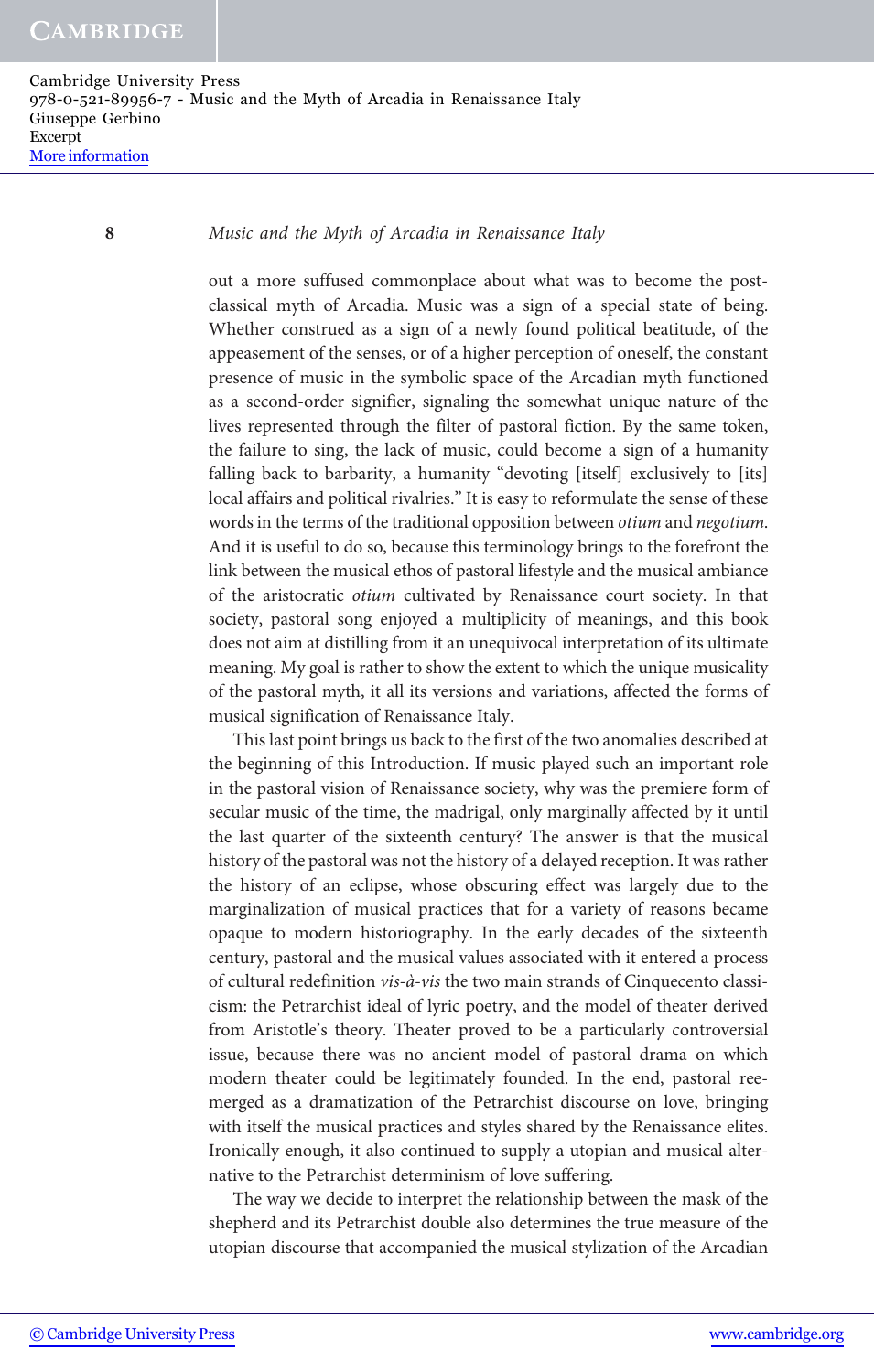Cambridge University Press 978-0-521-89956-7 - Music and the Myth of Arcadia in Renaissance Italy Giuseppe Gerbino Excerpt [More information](http://www.cambridge.org/9780521899567)

## 9 Introduction

dream. Much depended on the extent to which people were willing to accept Petrarch's idea that both poetry and music are forms of self-medication: "Cantando il duol si disacerba" (Singing, pain becomes less bitter), a line that will tellingly reappear in the middle of a pastoral romance involving the entire Roman aristocracy in the 1590s. If it is true, as Augustine and Petrarch believed, that language begins with desire, and that desire generates language,<sup>9</sup> the Renaissance obsession with love poetry becomes a gigantic monument to the inadequacy of language to soothe desire. That it may be possible to fall silent, if even for a moment, and enjoy the pure pleasure of poetry and music as the only redeeming value of language was the lesson of ancient shepherds.

<sup>9</sup> Giuseppe Mazzotta, The Worlds of Petrarch (Durham: Duke University Press, 1993), 75.